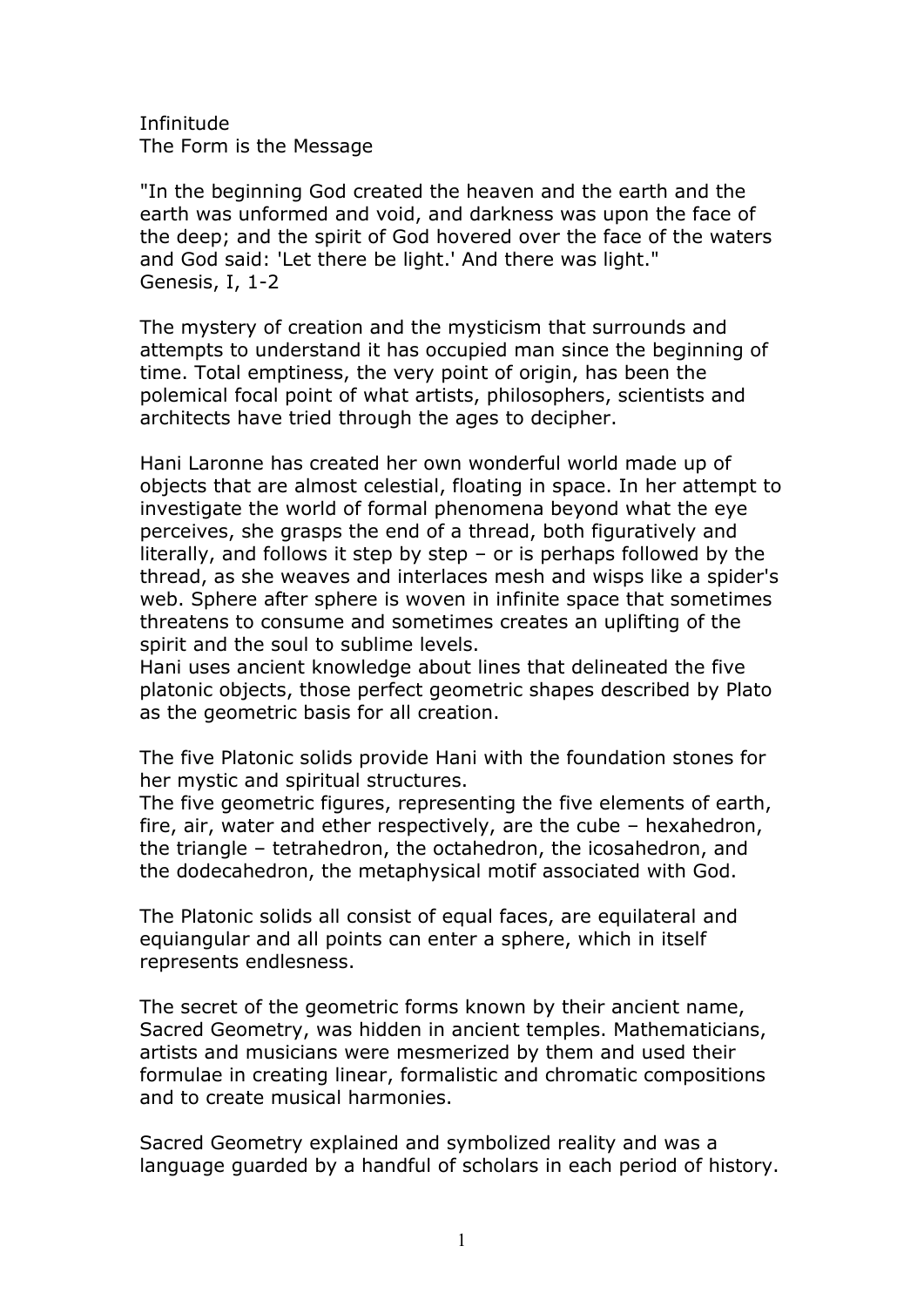Ancient philosophers developed intricate formulae and images in an attempt to understand the universe.

One of the well-known images, the "Flower of Life", is a complex image consisting of seven circles representing the cell division process and the origin of life's creation. This element, used by Laronne, appears in the Rose Windows prevalent in Gothic architecture.

Ancient wisdom believed that the combination of female and male geometric energy created something new, straight male lines connecting to the center of a circle in a way that forms the "Flower of Life" created a form known as the Metatron Cube, which contains the five Platonic solids that constitute the energetic fields surrounding our bodies and from which everything else may be created.

As an architect, Hani Laronne sketches imaginary objects and structures based on the foundation principles of Sacred Geometry. The triangle, cube, bipyramid, hexagon and the pentagon are the foundation blocks with which she creates the floating structures that appear to be organic-mechanic hybrids.

In her attempt to investigate the inner origin of these shapes and structures, she begins with the primal form and then seeks the appropriate material to best express it. She then adds abstract, spiritual and elusive images which impart the endless dimensions of space and time while also imparting the order, symmetry and harmony present in the cycle of life and in the changing of the seasons.

Ancient archetypal forms such as the mandala, the sphere, the circle, female forms that symbolize heaven and the immeasurable universe, suggest an undefined essence, that pivotal and allembracing something that repeatedly weaves itself, compared to the square, a male, tangible image which appears every once in a while and, when combined with the pyramidal triangle, destroys both earthly and spiritual powers.

The convoluted forms that are formed and developed within each other are reminiscent of structures inspired by heavenly bodies, fractal shapes and ancient structures such as Stonehenge and crop circles, the zodiac wheel and tribal circles.

Malevich's black square and Mondrian's vertical and horizontal lines are also evoked. The same abstract geometric artistic formulae invented by artists in an attempt to portray in their work the